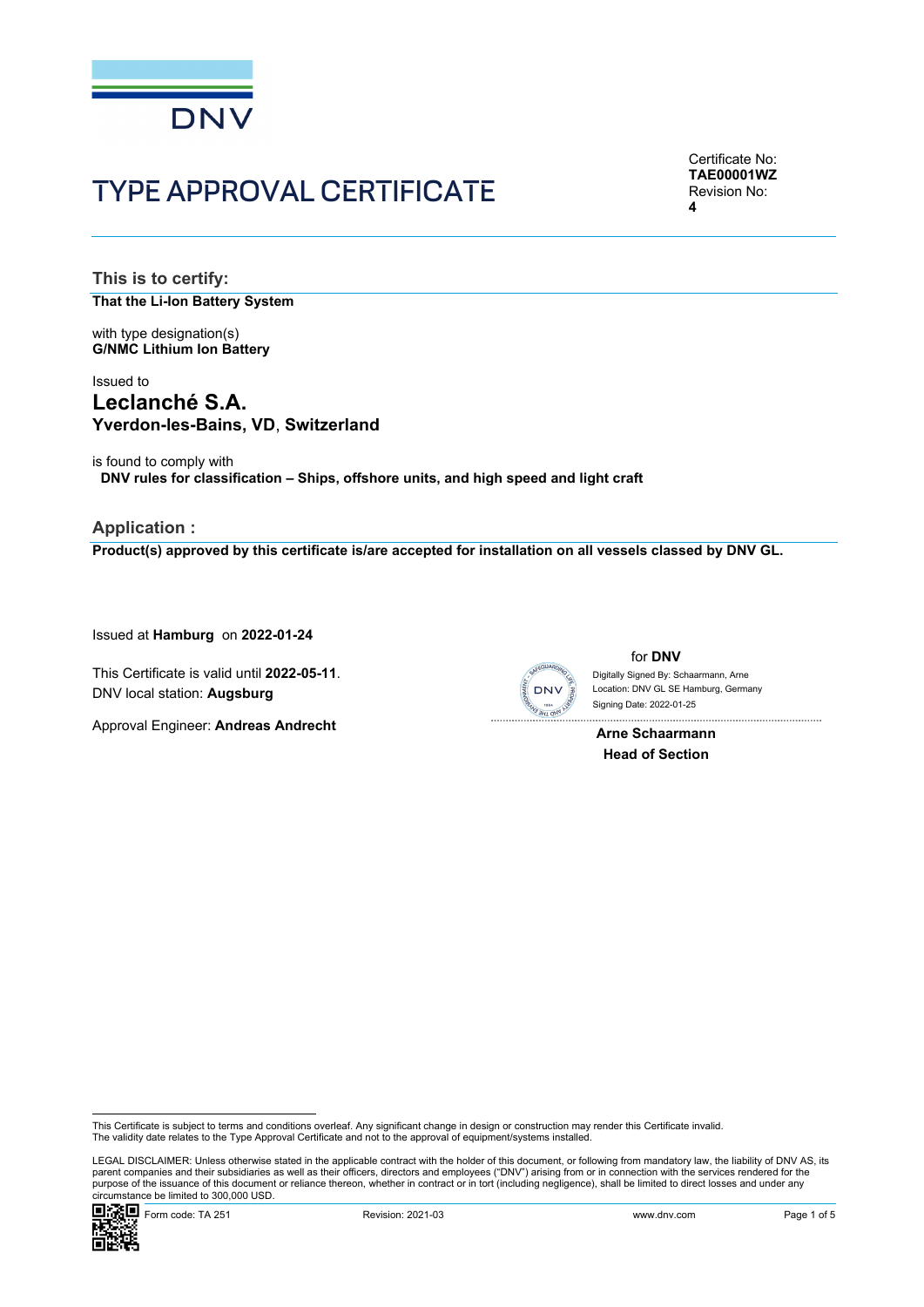

Job Id: **262.1-021562-6** 

# **Product description**

Lithium-ion battery system for use in battery powered vessels and hybrid applications. The system consists of battery modules (up to 32 G/NMC cells per module) with included battery monitoring unit (BMU), battery control unit (BCU) for modules connected in series as string and a switch unit for each string.

## **Cell**

Cell type: 946A01 LecCell G/NMC 43Ah/160Wh Lithium Nickel Manganese Cobalt oxide (NMC) – graphite Nominal Capacity: 43Ah (C/5 discharge rate) Nominal Voltage: 3,65V Weight:  $\sim$ 1000g Cell type: LC-51LE 48Ah LecCell G/NMC 48Ah/178Wh Lithium Nickel Manganese Cobalt oxide (NMC) – graphite Nominal Capacity: 48Ah (C/8 discharge rate) Nominal Voltage: 3,7V Weight: ~1120g Cell type: GL55 55Ah / 936A03 LecCell G/NMC 55Ah/200Wh Lithium Nickel Manganese Cobalt oxide (NMC) – graphite 55Ah (C/10 discharge rate) Nominal Voltage: 3,7V Weight:  $\sim$ 1140g Cell type: GL60 60Ah / 936A04 LecCell G/NMC 60Ah/220Wh Lithium Nickel Manganese Cobalt oxide (NMC) – graphite Nominal Capacity: 60Ah (C/10 discharge rate) Nominal Voltage: 3,7V Weight: ~1120g Expected lifetime > 4500 cycles (at 1C charge/discharge full DoD and RT) Cell type: GL65 65Ah / 936A06 LecCell G/NMC 65Ah/245Wh Lithium Nickel Manganese Cobalt oxide (NMC) – graphite Nominal Capacity: 65Ah (C/10 discharge rate)<br>Nominal Voltage: 3,72V Nominal Voltage: Weight: ~1120g Expected lifetime up to 4000 cycles. Dependent on specific charge conditions Volume: 475ml Housing: Foil packing Expected calendar life 10 years (at RT) **Module**  Type: M2Marine Battery Module technology Module includes embedded BMU which monitors up to 24 individual cell voltages and up to 4 cell group temperatures

and the passive cell balancing. Each module is equipped with an independent heat detection line (Excessive Temperature Detection) which disconnect the main switch and activates the fire suppression. Every module is inserted in IP 65 box with water cooling element, exhaust channel and for water mist and foam based fire suppression systems designed

#### **Battery Management system BMS G2 1.0.X**

| Software: | <b>BMU: ver. 1.8.x</b>                                    |  |  |  |  |
|-----------|-----------------------------------------------------------|--|--|--|--|
|           | <b>BCU:</b> ver. 1.1.x                                    |  |  |  |  |
| Hardware: | BMU 24 channels version: rev C12 (embedded in the module) |  |  |  |  |
|           | BMU 12 channels version: rev C13 (embedded in the module) |  |  |  |  |
|           | BCU: rev C10                                              |  |  |  |  |
|           |                                                           |  |  |  |  |

The BCU monitored cell parameters and ensures the safe operating range. BCU controls the charging, discharging, cell balancing etc. with the maximum number of 60 modules connected in series as string.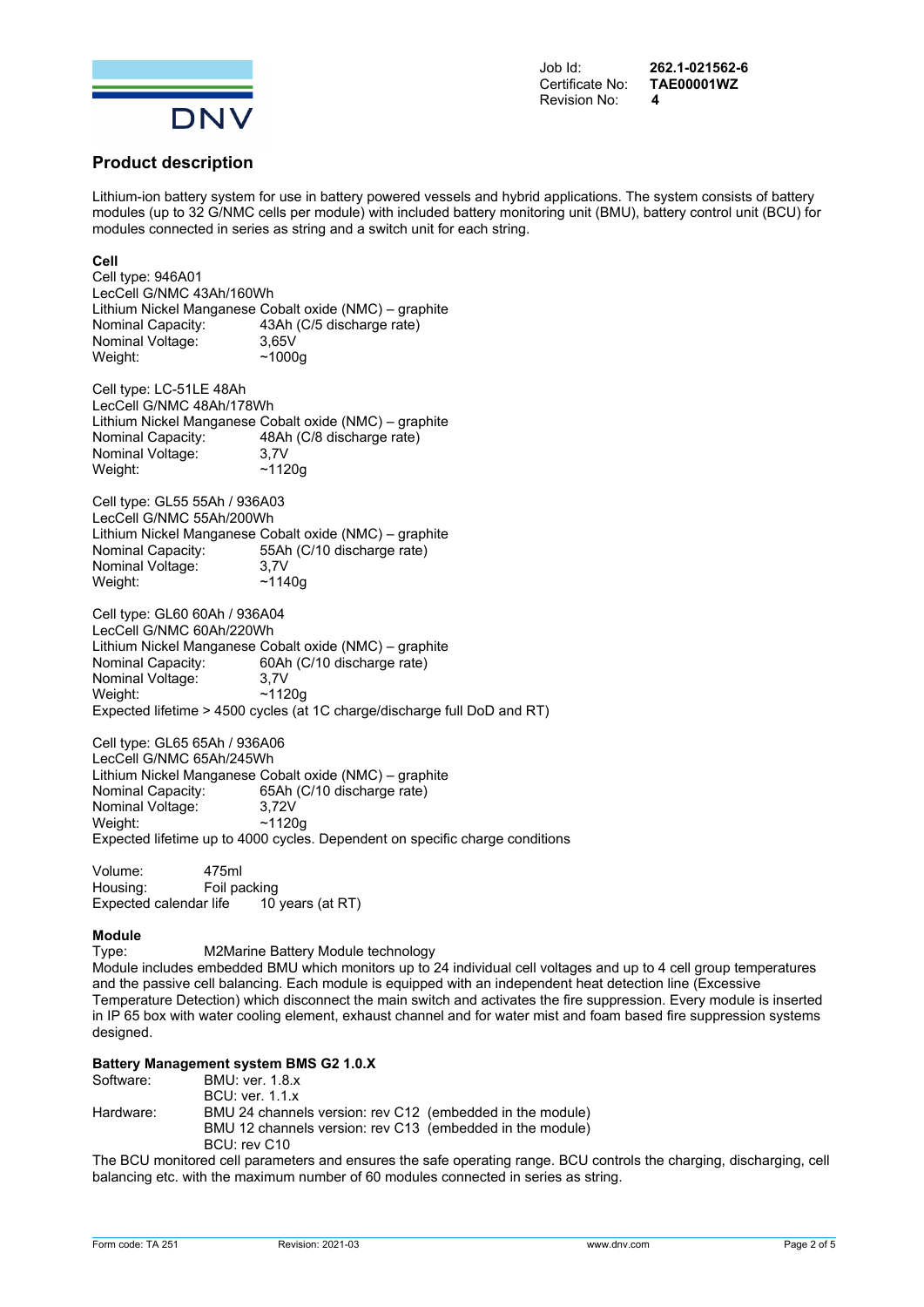

## **Excessive Temperature Detection**

Consists of heat sensing cable FyreLine (fixed temperature 68°C) and WAGO PLC. Cable Type: Thermocable 68°C (Eurofyre Limited, Fyreline, FLD68)<br>PLC Type: Wago controller 750-8101 (DNV-GL certificate#: TAA00 Wago controller 750-8101 (DNV-GL certificate#: TAA00000Y7)

### **Fire Suppression System Activation**

The activation of the external fire suppression system is based on the excessive temperature detection line on the battery modules and the smoke detection at the extremity of the duct channel.

## **Battery module configurations:**

|                               |      |                  |      | Nominal  |        |         | <b>Discharge</b> |       | Charge             |
|-------------------------------|------|------------------|------|----------|--------|---------|------------------|-------|--------------------|
| Module                        | Cell | Config.          | Cell | Capacity | Energy | Voltage | Continuous       | Pulse | Continuou          |
| Article No.                   | type |                  | s    |          |        |         |                  |       | s                  |
| M2.GNMC(43)16s2p<br>034000819 | 43Ah | 16s2p            | 32   | 86Ah     | 5.1kWh | 58,40V  | 258A             | 453A  | 86A                |
| M2.GNMC(43)8s4p<br>034000808  | 43Ah | 8s4 <sub>p</sub> | 32   | 172Ah    | 5.1kWh | 29,20V  | 516A             | 905A  | 172A               |
| M2.GNMC(43)4s8p<br>034000796  | 43Ah | 4s8p             | 32   | 344Ah    | 5.1kWh | 14,60V  | 1032A            | 1811A | 344A               |
| M2.GNMC(43)6s5p<br>034000802  | 43Ah | 6s5p             | 30   | 215Ah    | 4,8kWh | 21,90V  | 645A             | 1132A | 215A               |
| M2.GMNC(48)4s8p<br>034001000  | 48Ah | 4s8p             | 32   | 384Ah    | 5,7kWh | 14,8V   | 680A             | 1920A | 384A               |
| M2.GMNC(55)16s2p<br>034001011 | 55Ah | 16s2p            | 32   | 110Ah    | 6,4kWh | 59,2V   | 330A             | 550A  | 110A               |
| M2.GNMC(55)8s4p<br>034001012  | 55Ah | 8s4p             | 32   | 220Ah    | 6,4kWh | 29,6V   | 660A             | 1100A | 220A               |
| M2.GMNC(55)4s8p<br>034001002  | 55Ah | 4s8p             | 32   | 440Ah    | 6,4kWh | 14,8V   | 680A             | 2200A | 440A               |
| M2.GMNC(55)6s5p<br>034001025  | 55Ah | 6s5p             | 30   | 275Ah    | 6,4kWh | 22,2V   | 680A             | 1375A | $\overline{2}$ 75A |
| M2.GMNC(60)4s8p<br>034001054  | 60Ah | 4s8p             | 32   | 480Ah    | 7,0kWh | 14,8V   | 680A             | 1200A | 480A               |
| M2.GNMC(60)8s4p<br>034001039  | 60Ah | 8s4p             | 32   | 240Ah    | 7.0kwh | 29.6V   | 660A             | 1200A | 240A               |
| M2.GMNC(60)16s2p<br>034001055 | 60Ah | 16s2p            | 32   | 120Ah    | 7,0kWh | 59,2V   | 360A             | 600A  | 120A               |
| M2.GMNC(65)4s8p<br>034000974  | 65Ah | 4s8p             | 32   | 520Ah    | 7,7kWh | 14,9V   | 680A             | 680A  | 480A               |
| M2.GNMC(65)8s4p<br>034000975  | 65Ah | 8s4p             | 32   | 260Ah    | 7,7kWh | 29.8V   | 660A             | 680A  | 260A               |
| M2.GMNC(65)16s2p<br>034000976 | 65Ah | 16s2p            | 32   | 130Ah    | 7,7kWh | 59,5V   | 360A             | 390A  | 130A               |

# **Location classes**

| Temperature | Class A |
|-------------|---------|
| Humidity    | Class A |
| Vibration   | Class A |
| EMC         | Class A |
| Enclosure   | IP6x    |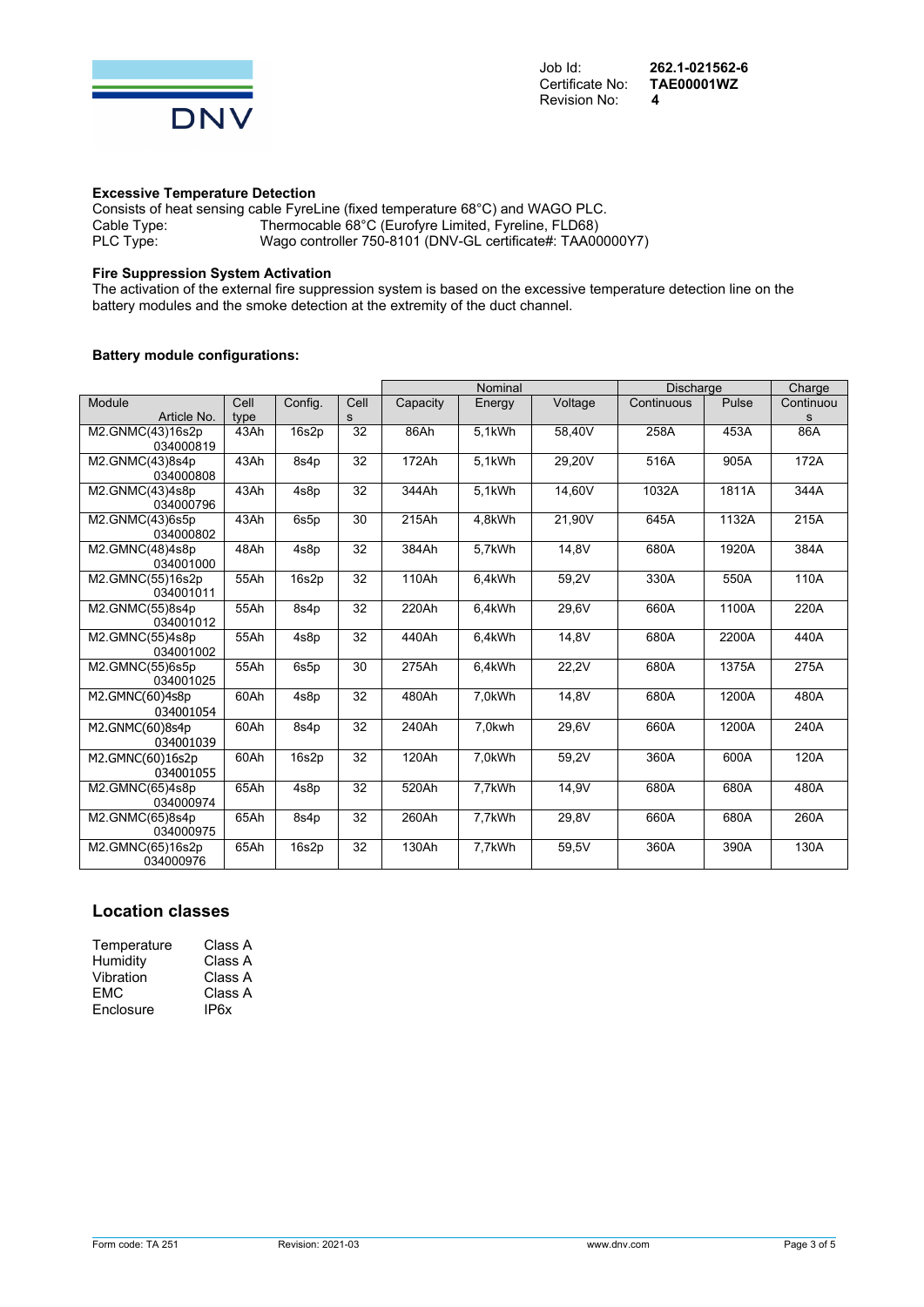

Certificate No: Revision No: **4** 

Job Id: **262.1-021562-6** 

# **Application/Limitation**

#### **Ventilation Fans**

The capacity and speed of the smoke extraction and ventilation fans for the integrated exhaust duct as mention within the safety description are to be submitted for each product certification individually.

#### **Switch Unit**

The switch unit with fuses and contactors is excluded from this type approval, individual approval and acceptance test should be carried out as part of the product certification.

#### **Smoke detector**

Smoke detector must be installed in the venting duct as described in the safety description.

#### **Fire Suppression System**

The battery system shall only be operated with a fire suppression system, either a HI-Fog water mist system or a foam based system. The installation and arrangement shall be performed in accordance with the setup during the propagation tests. The activation of the external fire suppression system is based on the excessive temperature detection line on the battery modules and the smoke detection at the extremity of the duct channel. Failures of the system are to be alerted at the machinery alarm system. Individual approval and acceptance test should be carried out as part of the product certification.

#### **Cooling liquid leakage**

Cooling liquid leakage hazards are to be considered individually for each installation.

# **Approval conditions**

For each delivery to DNV GL class the following documentation of the battery system is to be submitted for approval:

#### **Switch unit:**

- ‐ E120 Electrical datasheet
- ‐ E140 Assembly schedules and technical data
- ‐ E170 Electrical schematic diagram
- E180 Layout of electrical assembly

#### **Battery system:**

- Reference to this type approval certificate
- ‐ Copy of the approved Safety description
- ‐ I130 Project-specific Battery System Block Diagram
- ‐ I150 Battery System Circuit diagram
- E120 Technical specification of the battery system that is subject for product certification
- ‐ E170 Electric schematic diagram of the battery system showing internal arrangement of battery modules, battery strings, switch unit, emergency stop and independent safety system
- ‐ Z060 Functional description, including
	- $\circ$  Project-specific overall description of the battery management system  $\circ$  Software and hardware versions of BCU and BMU
	- Software and hardware versions of BCU and BMU
	- o interface between the BCU and switching unit
	- o capacity calculations for the gas extract ventilation fan
	- o other relevant information not covered by the safety description.
	- ‐ Z252 Test program for product certification, including routine tests specified in applicable rules

The Type Approval covers hardware and software listed under Product description. Hard and software versions are declared within the BMS G2 release note (BMSG2 - RN 25042017.docx).

When the type approved software is revised (affecting all future deliveries) DNV GL is to be informed by forwarding updated software version documentation and updated BMS G2 release note. If the changes are judged to affect functionality for which rule requirements apply a new functional type test may be required and the certificate may have to be renewed to identify the new software version.

#### **Product certificate**

Each delivery of the application system is to be certified according to Pt.6, Ch.2, Sec. 1. The certification test is to be performed at the manufacturer of the application system before the system is shipped to the yard. After certification, the clause for application software control will be put into force.